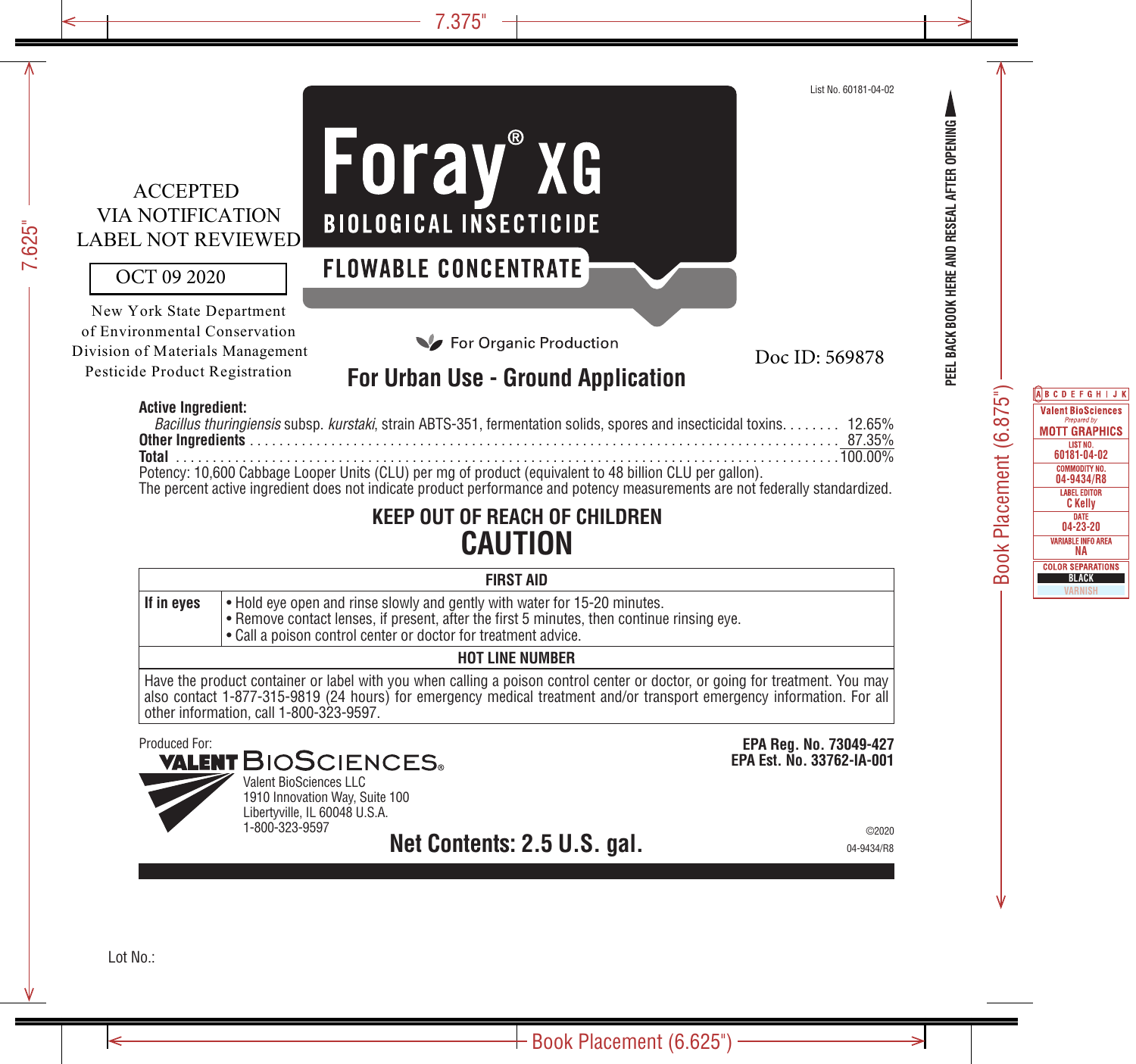#### **PRECAUTIONARY STATEMENTS HAZARDS TO HUMANS AND DOMESTIC ANIMALS CAUTION**

Causes moderate eye irritation. Avoid contact with eyes or clothing. Wash thoroughly with soap and water after handling and before eating, drinking, chewing gum, using tobacco or using the toilet.

#### **Personal Protective Equipment (PPE)**

Applicators and other handlers must wear:

- Long-sleeved shirt and long pants
- Waterproof gloves
- Shoes plus socks

Follow manufacturer's instructions for cleaning/maintaining PPE. If no such instructions for washables, use detergent and hot water. Keep and wash PPE separately from other laundry.

#### **Non-Agricultural Use Requirements:**

Mixers/loaders and applicators must wear a NIOSH-approved particulate respirator with any R or P filter with NIOSH approval number prefix TC-84A; or a NIOSH-approved powered air purifying respirator with a HE filter with NIOSH approval number prefix TC-21C. Repeated exposure to high concentrations of microbial proteins can cause allergic sensitization.

#### **USER SAFETY RECOMMENDATIONS**

#### Users should:

• Remove clothing/PPE immediately if pesticide gets inside. Then wash thoroughly and put on clean clothing.

• Remove PPE immediately after handling this product. Wash the outside of gloves before removing. As soon as possible, wash thoroughly and change into clean clothing.

#### **Environmental Hazards**

**For Terrestrial Uses:** Do not apply directly to water, or to areas where surface water is present or to intertidal areas below the mean high water mark. Do not contaminate water when cleaning equipment or disposing of equipment washwaters.

No manual application can take place within 300 feet of any threatened or endangered Lepidoptera.

#### **DIRECTIONS FOR USE**

It is a violation of Federal law to use this product in a manner inconsistent with its labeling. Do not apply this product in a way that will contact workers or other persons either directly or through drift. Only protected handlers may be in the area during application. For any requirements specific to your State or Tribe, consult the State or Tribal agency responsible for pesticide regulation.

#### **NON-AGRICULTURAL USE REQUIREMENTS**

The requirements in this box apply to uses that are NOT within the scope of the Worker Protection Standard for agricultural pesticides (40 CFR Part 170). The WPS applies when this product is used to produce agricultural plants on farms, forests, nurseries or greenhouses.

Exposure of unprotected persons can be mitigated by directed spraying. Spray should be allowed to dry undisturbed.

#### **GENERAL NON-AGRICULTURAL USE INSTRUCTIONS**

Not for use on plants being grown for sale or other commercial use, or for commercial seed production, or for research purposes. For use on plants intended for aesthetic purposes or climatic modification and being grown in interior plantscapes, ornamental gardens or parks, or on golf courses or lawns and grounds.

Not for use on trees being grown for sale or other commercial use. or for commercial seed production, or for the production of timber or wood products, or for research purposes except wide-area public pest control programs sponsored by government entities, such as mosquito abatement, gypsy moth control, and Mediterranean fruit fly eradication.

Foray XG contains the spores and endotoxin crystals of *Bacillus thuringiensis kurstaki*. Foray XG is a stomach poison and is effective against lepidopterous larvae. After ingestion, larvae stop feeding within hours and die 2-5 days later. Maximum activity is exhibited against early instar larvae. Before use, shake or stir the product. Add some water to the tank mix, pour the required amount of Foray XG into the tank and then add the remaining amount of water to obtain the proper mix ratio. Agitate as necessary to maintain the suspension. Use the diluted mix within 72 hours.

#### Monitor fields to detect early infestations.

Apply Foray XG when eggs start hatching and larvae are small (early instars) and before significant crop damage occurs. Larvae must be actively feeding to be affected.

Repeat applications every 3 to 14 days to maintain control and protect new plant growth. Factors affecting spray interval include rate of plant growth, weather conditions, and reinfestation. Monitor populations of pests and beneficials to determine proper timing of applications.

Under conditions of heavy pest pressures or when large worms are present use the higher rate, shorten the application interval, and/or improve spray coverage to enhance control. When these conditions are present, consider use of a contact insecticide to enhance control.

Thorough coverage is essential for optimum performance. Ground applicators equipped with directed drop nozzles can improve coverage.

|  | Crop                                                                                                                                                                 | <b>Pests</b>                                                                                                                                                                                                                                                                                                   | Rate <sup>(1)</sup> (fl. oz./<br>1000 ft. <sup>2</sup> ) |  |
|--|----------------------------------------------------------------------------------------------------------------------------------------------------------------------|----------------------------------------------------------------------------------------------------------------------------------------------------------------------------------------------------------------------------------------------------------------------------------------------------------------|----------------------------------------------------------|--|
|  | Forest and<br>Shade Trees,<br>Ornamentals,<br>Shrubs,<br>Sugar Maple<br>Trees, Seed<br>Orchards,<br>Non-Bearing<br>Ornamental<br>Fruit, Nut &<br><b>Citrus Trees</b> | Gypsy Moth & Asian Gypsy Moth<br>Elm Spanworm                                                                                                                                                                                                                                                                  | $0.5 - 2.5$                                              |  |
|  |                                                                                                                                                                      | Spruce Budworm<br><b>Browntail Moth</b><br>Douglas Fir Tussock Moth<br>Coneworm<br><b>Buck Moth</b>                                                                                                                                                                                                            | $0.5 - 1.9$                                              |  |
|  |                                                                                                                                                                      | <b>Tussock Moths</b><br>Pine Butterfly<br>Bagworm<br>Leafrollers<br>Tortrix<br>Mimosa Webworm<br><b>Tent Caterpillar</b><br>Jackpine Budworm<br><b>Blackheaded Budworm</b><br><b>Saddled Prominent</b><br>Saddleback Caterpillar<br>Eastern & Western Hemlock<br>Looper<br>Orangestriped Oakworm<br>Satin Moth | $0.3 - 1.0$                                              |  |
|  |                                                                                                                                                                      | <b>Redhumped Caterpillars</b><br>Spring & Fall Cankerworm<br>California Oakworm<br><b>Fall Webworm</b>                                                                                                                                                                                                         | $0.25 - 0.75$                                            |  |
|  | Ornamental                                                                                                                                                           | Armyworms                                                                                                                                                                                                                                                                                                      | $0.5 - 1.8$                                              |  |
|  | Flowers.<br>Bedding<br>Plants                                                                                                                                        | Azalea Moth<br>Diamondback Moth<br>Ello Moth (Hornworm)<br>lo Moth<br>Loopers<br>Oleander Moth<br><b>Omnivorous Leafroller</b><br><b>Omnivorous Looper</b><br><b>Tobacco Budworm</b>                                                                                                                           | $0.3 - 0.5$                                              |  |

#### **APPLICATION**

Apply Foray XG undiluted or with quantities of water sufficient to provide thorough coverage of plant parts to be protected. The amount of water needed per acre will depend upon crop size, weather, spray equipment, and local experience.

Avoiding spray drift at the application site is the responsibility of the applicator. The interaction of many equipment-and-weather-related factors determine the potential for spray drift. The applicator and the grower/treatment coordinator are responsible for considering all of these factors when making decisions.

#### **MIXING**

Shake or stir Foray XG before use. If dilution is desired fill spray or mixing tank with half of the desired water. Begin agitation and pour Foray XG into water while maintaining continuous agitation. Add other spray material (if any) and balance of water. Agitate as necessary to maintain suspension. Do not allow diluted mixture to remain in the tank for more than 72 hours.

Combinations with commonly used spray tank adjuvants are generally not deleterious to Foray XG, if the mix is used promptly. Before mixing in the spray tank, identify possible problems with physical compatibility by mixing all components in a small container in proportionate quantities. Check with an adjuvant supplier for advice on spray adjuvants that are compatible with biological pesticides such as Foray XG to help avoid incompatibilities.

#### **SPRAY VOLUMES**

**Ground Application:** Use amount of Foray XG, as indicated in the application tables, in ground equipment with quantities of water sufficient to provide thorough coverage of plant parts to be protected. The amount of water needed per acre will depend upon crop size, weather conditions, spray equipment used and local experience.

Use an adequate amount of tank mix to obtain thorough coverage without excessive runoff. Use the indicated per acre rates of Foray XG in up to the following amounts of water:

| High volume hydraulic sprayers | 100 gallons |
|--------------------------------|-------------|
| Mist blowers                   | 10 gallons  |

For smaller spray volumes, mix the proper number of teaspoons of Foray XG from the following chart to attain the desired rates:

| If the rate is:                    | <b>Add this amount</b><br>per gallon of mix: |
|------------------------------------|----------------------------------------------|
| 0.15 fl. oz./1000 ft. <sup>2</sup> | 1/2 teaspoon                                 |
| 0.3 fl. oz./1000 ft. <sup>2</sup>  | 1 teaspoon                                   |
| 0.5 fl. oz./1000 ft. <sup>2</sup>  | 1-1/2 teaspoons                              |
| 1.0 fl. oz./1000 ft. <sup>2</sup>  | 3 teaspoons                                  |
| 1.3 fl. oz./1000 ft. <sup>2</sup>  | 4 teaspoons                                  |
| 1.8 fl. oz./1000 ft. <sup>2</sup>  | 5-1/2 teaspoons                              |